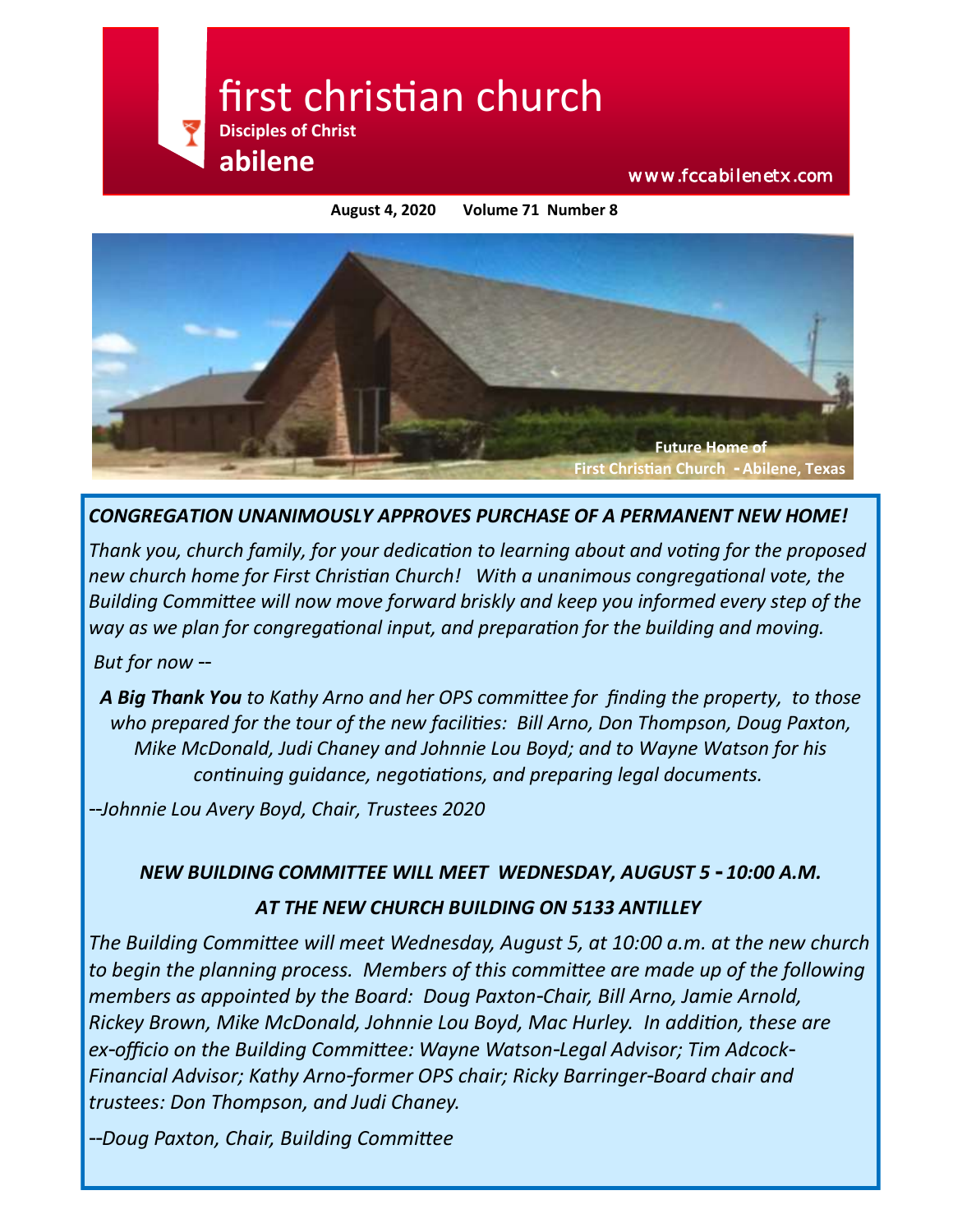# **Please join us this Sunday, August 9th either in person or on Facebook.**

**Service will begin at 11:00am, using social distancing practices. We will continue to stream the service on Facebook as well for those who wish to stay home.**

**Welcome to the pulpit this Sunday** 

*Rev. Ryan Thrasher*



#### **Richard Kincaid**

 **Bob Milstead, Jr. ,** son of Bob & Jane Milstead **Wilson Whitehead,** grandson of Linda Boyd  **Jill Powell,** sister-in-law of Cathy Clay  **Jeane Brittain Dusty Green** (husband of Gloria Green)  **Kelly Spotts** (daughter of Kay Thompson)  **Sandy Clay** (sister–in-law of Cathy Clay)  **All those who are struggling and serving during this health crisis, Home Centered Members & Friends Deployed Military & Families**

#### **Prayer Concern Update from Cathy Clay**

Thank you all so much for your prayers for my sister-in-law, Sandy. Here is a quick update...she has been cancer free since October 2019! Praise God for his healing! She will continue to have her check-ups every 3 months and will possible move to every 6 months. Please continue to keep her in your prayers. My family appreciates your love and prayers so much! Cathy Clay





**Vol. 71, No. 8 Established 1949—**The Christian Evangel is published bi-weekly (except for holiday weeks) by the First Christian Church (Disciples of Christ): Brenda Harris, editor; Send address or email changes to First Christian Church, P.O. Box 4200, 500 Chestnut St. Suite 100, Abilene, Texas, 79608-4200; (325) 677-2186; Unsolicited articles may not be returned. Electronic and email submissions are strongly encouraged. The editor reserves the right to edit articles for grammar, spelling, length and content.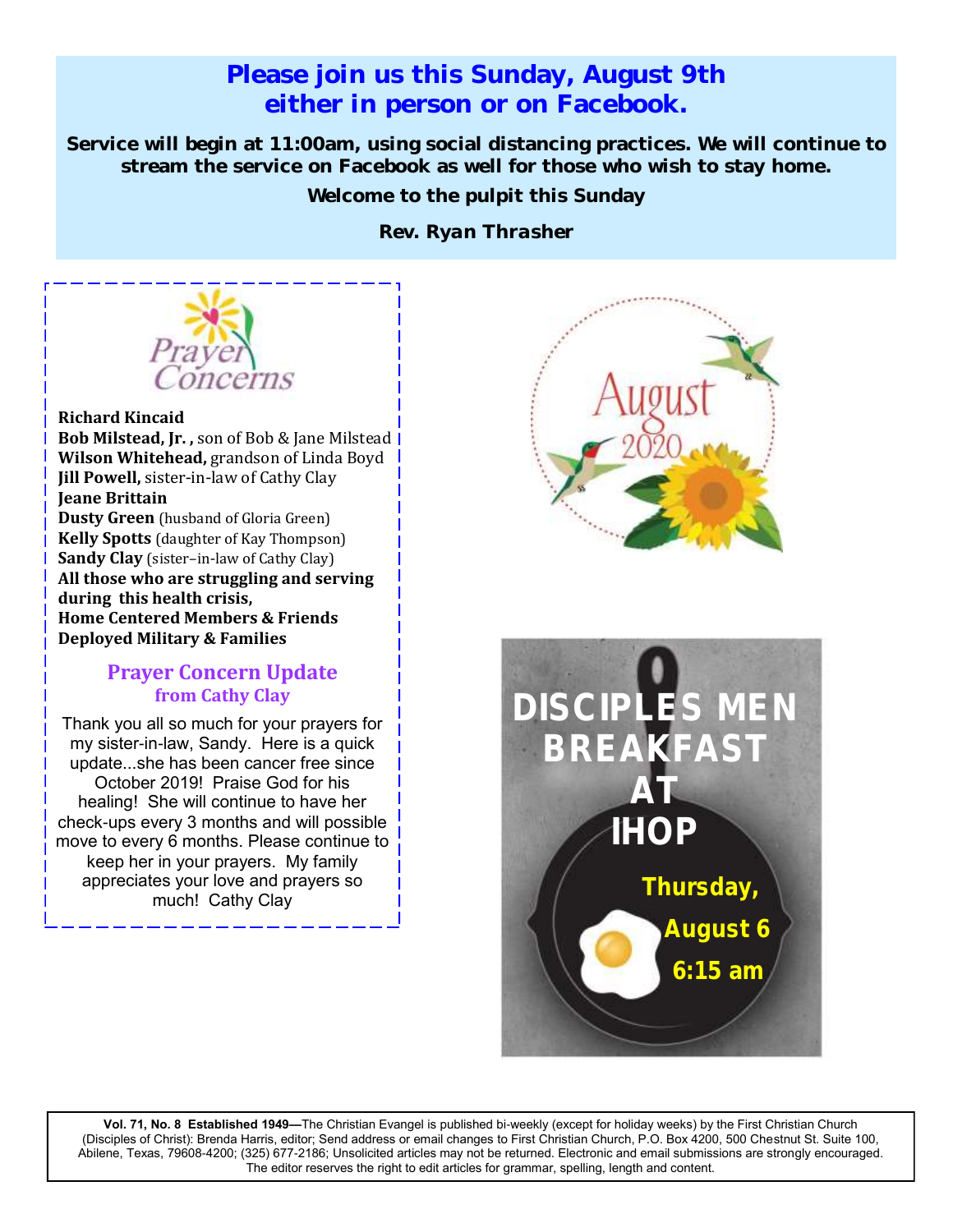

Children Come First are temporarily located at **Brook Hollow Christian Church 2310 S. Willis St.**

**REGISTRATION FORMS For CCF can be picked up at First Christian Church office 500 Chestnut St. Suite 100 Please call the church office before coming by 325-677-2186**

| First Christian Church - Abilene<br>Offering & Budget Report |              |
|--------------------------------------------------------------|--------------|
| Month Ending:<br>July 31, 2020                               | \$24,611.28  |
| Year-To-Date Offerings:                                      | \$145,546.89 |
|                                                              |              |
| Offerings through<br>July 31, 2020                           | \$145,546.89 |
| Disbursements through<br>July 31, 2020                       | \$130,714.73 |
| Excess (Deficit)                                             | \$14,832.16  |

#### **Thank You to Barbara Hart**

for the many years serving on the B.O.B.S. (Breakfast On Beech Street) Board.

Barbara Hart has officially stepped down as serving as Treasurer for the BOBS Board with Dave Nickel from First Presbyterian Church taking her place. She is still looking for someone from First Christian to step forward and be a representative on the Board for BOBS along with Bill Arno. Each of the participating 5 churches has 2 representatives that serve on the Board. First Christian is where this mission all started and we certainly want to remain a major part of it. Barbara plans to remain as a team captain for the second Tuesday of the month.



Ladies on *Tuesday, August 18 at 6:00 pm Circle With Faith will be meeting at the home of Mary Ellen Campbell 831 Avenue Q Anson, TX*